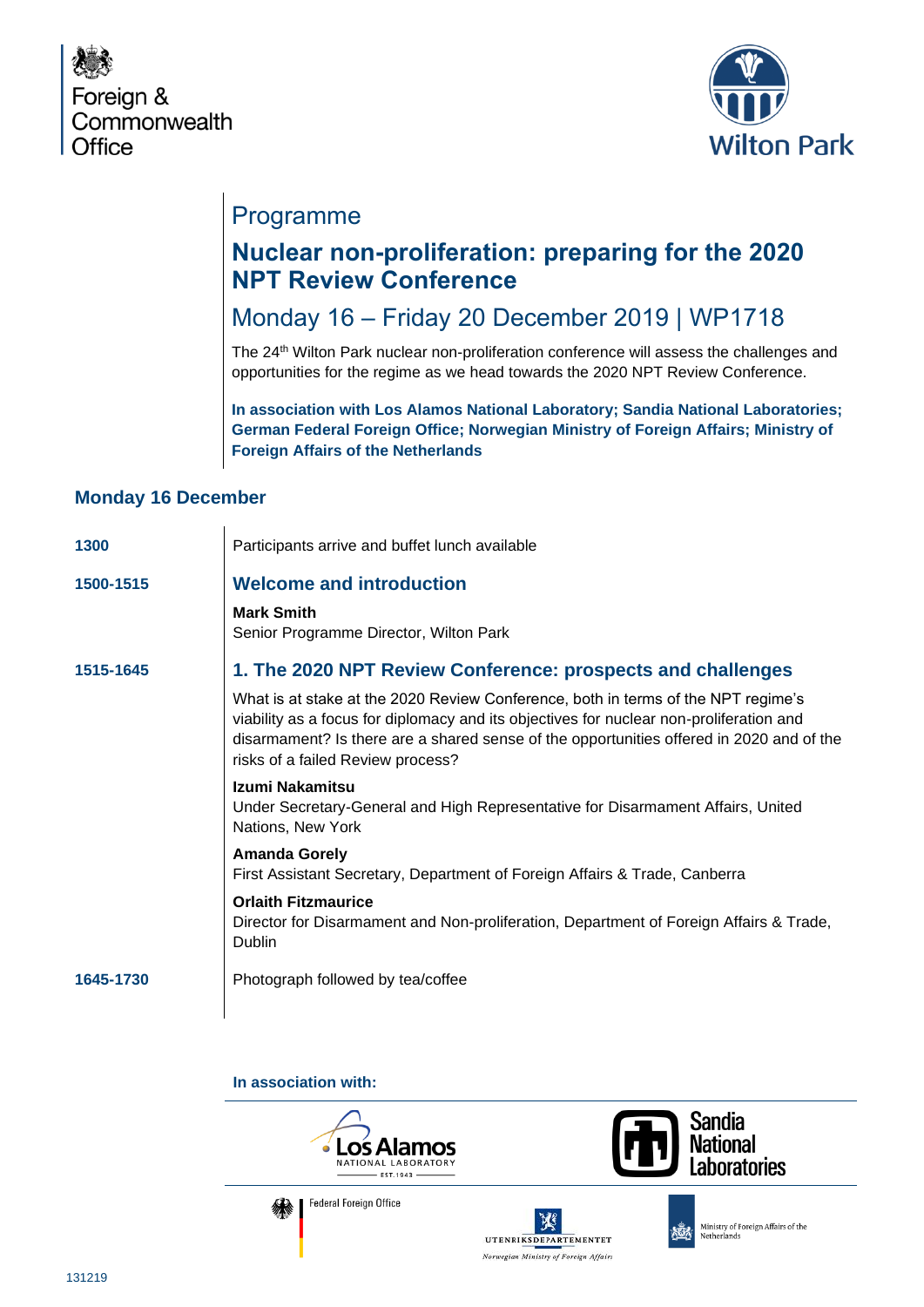| 1730-1900 | 2. Nuclear non-proliferation policy among the P5: trends and<br>developments                                                                                                                                                                                          |
|-----------|-----------------------------------------------------------------------------------------------------------------------------------------------------------------------------------------------------------------------------------------------------------------------|
|           | What are the key trends in the nuclear non-proliferation policies of the P5 states? How<br>much are they in alignment or divergence? What are the prospects for coordinated or<br>collaborative P5 action on NPT diplomacy towards and at the 2020 Review Conference? |
|           | Samantha Job<br>Director General, International Security, Foreign and Commonwealth Office, London,<br>London                                                                                                                                                          |
|           | Li Song<br>Ambassador for Disarmament Affairs, Permanent Mission of the People's Republic of<br>China to the United Nations Office and Other International Organizations, Geneva                                                                                      |
|           | <b>Christopher Ford</b><br>Assistant Secretary of State, International Security and Nonproliferation, US Department<br>of State, Washington DC                                                                                                                        |
| 1930      | Reception followed by dinner                                                                                                                                                                                                                                          |

#### **Tuesday 17 December**

| 0800-0900 | <b>Breakfast</b>                                                                                                                                                                                                                                                                                                                                                                    |
|-----------|-------------------------------------------------------------------------------------------------------------------------------------------------------------------------------------------------------------------------------------------------------------------------------------------------------------------------------------------------------------------------------------|
| 0915-1045 | 3. Roundtable on nuclear arms control: plotting future paths                                                                                                                                                                                                                                                                                                                        |
|           | This will be a quick-fire roundtable session. Two speakers will assess the debate in<br>Washington DC, a third will do the same on Moscow's policy, and a fourth will give a<br>European perspective. It will be a forward look at what's possible, or might become so,<br>and how to manage the current situation towards the potential expiry of New START and<br>the end of INF. |
|           | <b>Joseph Pilat</b><br>Technical Program Manager, Office of National Security and International Studies (NSIS),<br>Los Alamos National Laboratory (LANL)                                                                                                                                                                                                                            |
|           | <b>Alexandra Bell</b><br>Senior Policy Director, Center for Arms Control and Non-Proliferation, Washington DC                                                                                                                                                                                                                                                                       |
|           | <b>Andrey Baklitskiy</b><br>Consultant, PIR Center, Moscow                                                                                                                                                                                                                                                                                                                          |
|           | Målfrid Braut-Hegghammer<br>Associate Professor, Department of Political Science, University of Oslo                                                                                                                                                                                                                                                                                |
| 1045-1115 | Tea/coffee                                                                                                                                                                                                                                                                                                                                                                          |
| 1130-1245 | 4. Non-proliferation challenges and the future of safeguards                                                                                                                                                                                                                                                                                                                        |
|           | What are the key challenges confronting effective safeguards policy, and how are they<br>likely to evolve? What new issues can be anticipated, and how might they be addressed?<br>To what extent can the current set-up be considered fit for purpose? What can be<br>achieved at the 2020 Review?                                                                                 |
|           | Leena Al-Hadid<br>Ambassador of the Hashemite Kingdom of Jordan to Austria, Vienna                                                                                                                                                                                                                                                                                                  |
|           | <b>Laura Rockwood</b><br>Director, Open Nuclear Network, One Earth Future Foundation, Vienna                                                                                                                                                                                                                                                                                        |
| 1300-1400 | Lunch                                                                                                                                                                                                                                                                                                                                                                               |
| 1400-1500 | Free time                                                                                                                                                                                                                                                                                                                                                                           |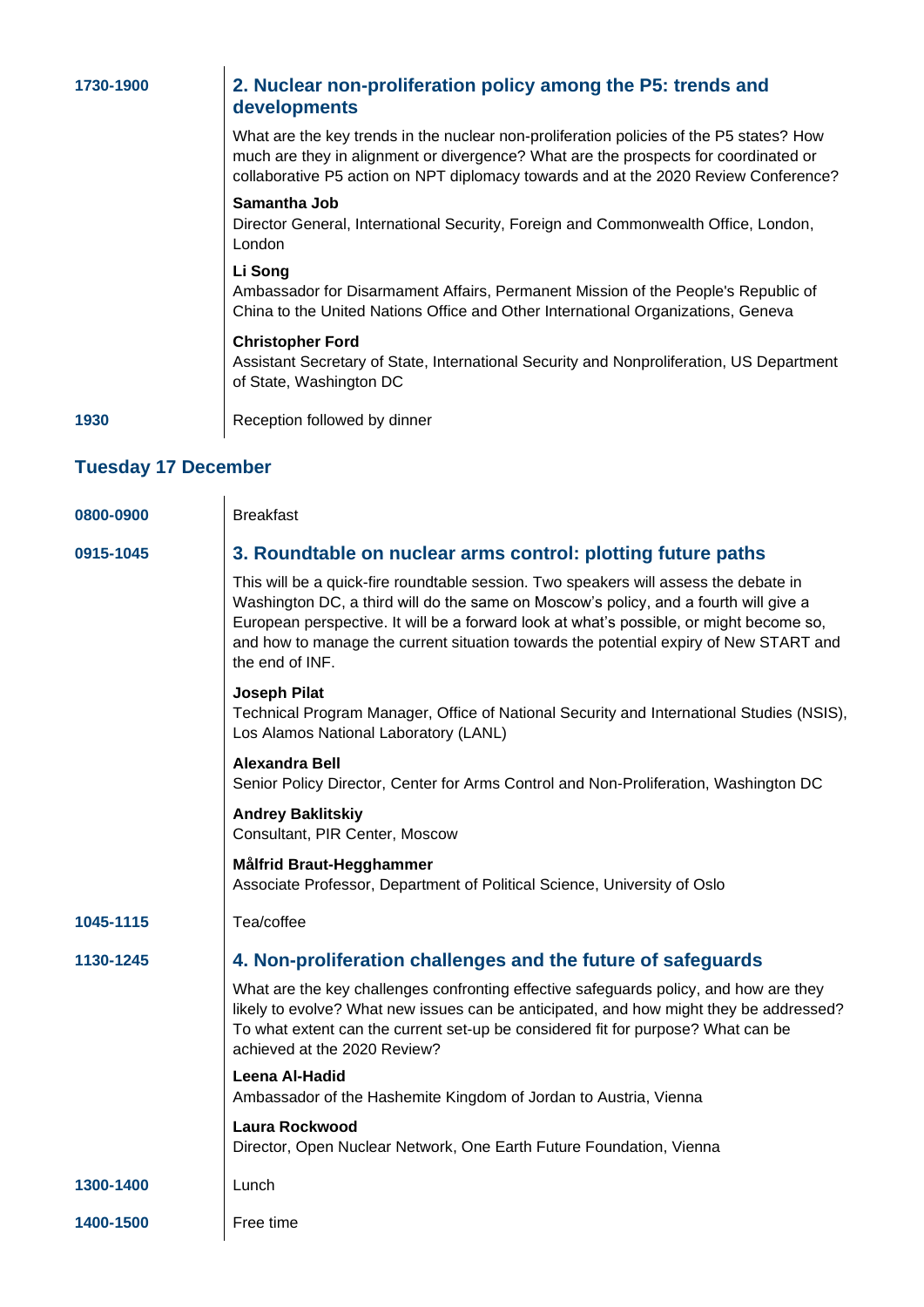| 1500-1630 | 5. The nuclear proliferation regime in the Middle East                                                                                                                                              |
|-----------|-----------------------------------------------------------------------------------------------------------------------------------------------------------------------------------------------------|
|           | <b>The Middle East WMD-Free Zone</b><br><b>Renata Dwan</b><br>Director, United Nations Institute for Disarmament Research (UNIDIR), Geneva                                                          |
|           | Iran's nuclear programme<br><b>David Bertolotti</b><br>Director for Strategic Affairs, Disarmament and Security, Ministry for Europe and Foreign<br>Affairs, Paris                                  |
| 1630-1700 | Tea/coffee                                                                                                                                                                                          |
| 1700-1830 | 6. Nuclear politics in Northeast Asia                                                                                                                                                               |
|           | A technical assessment of North Korea's current capabilities/numbers and likely trends<br>forward, and the evolving strategic context between China, North Korea, Japan, South<br>Korea and the US. |
|           | Jina Kim<br>Research Fellow, Korea Institute for Defense Analyses, Seoul                                                                                                                            |
|           | <b>Tong Zhao</b><br>Senior Fellow, Carnegie-Tsinghua Center for Global Policy, Beijing                                                                                                              |
| 1930      | Dinner                                                                                                                                                                                              |

### **Wednesday 18 December**

| 0800-0900 | <b>Breakfast</b>                                                                                                                                                          |
|-----------|---------------------------------------------------------------------------------------------------------------------------------------------------------------------------|
| 0915-1045 | 7. The nuclear regime towards 2020 and beyond: adaptability and<br>adaptation                                                                                             |
|           | This session looks at how the constituent parts of the regime fit and work alongside each<br>other, how they intersect, and questions of adaptation in the global regime. |
|           | The global regime architecture: fit for purpose?<br><b>Heidi Hulan</b>                                                                                                    |
|           | Ambassador and Permanent Representative to the UN in Vienna                                                                                                               |
|           | Gaukhar Mukhatzhanova<br>Director, International Organizations and Nonproliferation Program, James Martin Center<br>for Nonproliferation Studies, Vienna                  |
|           | <b>Strengthening the NPT Review process</b><br><b>Tom Coppen</b><br>Senior Policy Officer, Netherlands Ministry of Foreign Affairs, The Hague                             |
| 1045-1115 | Tea/coffee                                                                                                                                                                |
| 1115-1245 | 8. The role of civil society in the nuclear regime                                                                                                                        |
|           | The session is designed to assess the role of civil society in the nuclear regime: what it<br>can offer governments, what they need from government.                      |
|           | <b>Sustaining expertise</b><br><b>Corentin Brustlein</b><br>Director, Security Studies Center, French Institute of International Relations, Paris                         |
|           | <b>Lobbying and campaigning</b><br><b>Carmen Wunderlich</b><br>Senior Researcher and Lecturer, University of Duisburg-Essen                                               |
|           |                                                                                                                                                                           |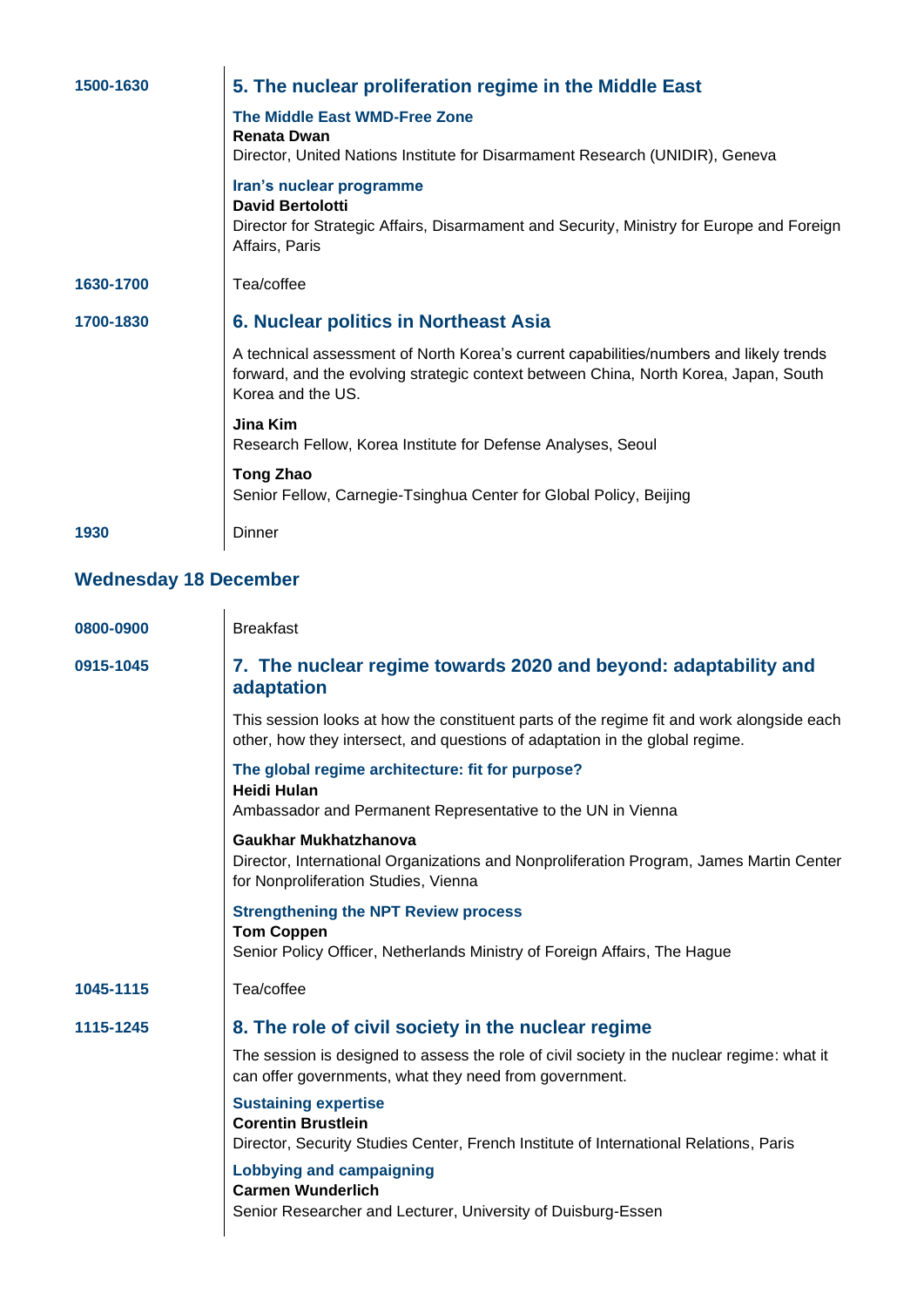| 1300<br>1400 | <b>Open-source information</b><br><b>Melissa Hanham</b><br>Deputy Director, Open Nuclear Network; Director, Datayo Project, One Earth Future<br>Foundation, Vienna<br>Lunch<br>Optional excursion to Brighton, Arundel, or tour of Wiston House and gardens                                                                                                                                                                                      |
|--------------|--------------------------------------------------------------------------------------------------------------------------------------------------------------------------------------------------------------------------------------------------------------------------------------------------------------------------------------------------------------------------------------------------------------------------------------------------|
| 1700-1730    | Tea/coffee                                                                                                                                                                                                                                                                                                                                                                                                                                       |
| 1730-1900    | 9. Group work: defining success for 2020<br>A round of small group work.<br>Group 1: The P5 and nuclear disarmament<br><b>Sarah Bidgood</b><br>Director, Eurasia Nonproliferation Program, James Martin Center for Nonproliferation<br>Studies (CNS), Monterey<br>Group 2: The NPT: fit for purpose?<br><b>Tanya Ogilvie-White</b>                                                                                                               |
|              | Senior Fellow, Griffith Asia Institute, Nathan<br>Group 3: The 2010 Action Points: role and impact in 2020 and beyond<br><b>Andreas Persbo</b><br>Research Director, European Leadership Network, London<br>Group 4: Emerging technology and the NPT: threats and opportunities across the<br>three pillars<br><b>Sibylle Bauer</b><br>Director of Studies, Armament and Disarmament, Stockholm International Peace<br>Research Institute, Solna |
| 1930         | Dinner                                                                                                                                                                                                                                                                                                                                                                                                                                           |

#### **Thursday 19 December**

| 0800-0900 | <b>Breakfast</b>                                                                                                                                                                                                                                    |
|-----------|-----------------------------------------------------------------------------------------------------------------------------------------------------------------------------------------------------------------------------------------------------|
| 0915-1045 | 10. Disarmament diplomacy towards 2020                                                                                                                                                                                                              |
|           | This session will be an assessment of disarmament diplomacy: its trends and key<br>developments, possible future direction, and criteria for successful progress. The<br>relationship and interplay between different tracks will also be explored. |
|           | <b>Jeffrey Eberhardt</b><br>Special Representative of the President for Nuclear Nonproliferation, US Department of<br>State, Washington DC                                                                                                          |
|           | Nozipho Joyce Mxakato-Diseko<br>Ambassador, Permanent Mission of South Africa to the United Nations Office in Geneva<br>and other International Organisations in Switzerland, Geneva                                                                |
|           | <b>Ann-Sofie Nilsson</b><br>Ambassador for Disarmament and Non-Proliferation, Ministry of Foreign Affairs,<br>Stockholm                                                                                                                             |
|           | <b>Olaf Poeschke</b><br>Deputy Head of Division, Nuclear Disarmament and Non-Proliferation, Federal Foreign<br>Office, Berlin                                                                                                                       |
| 1045-1115 | Tea/coffee                                                                                                                                                                                                                                          |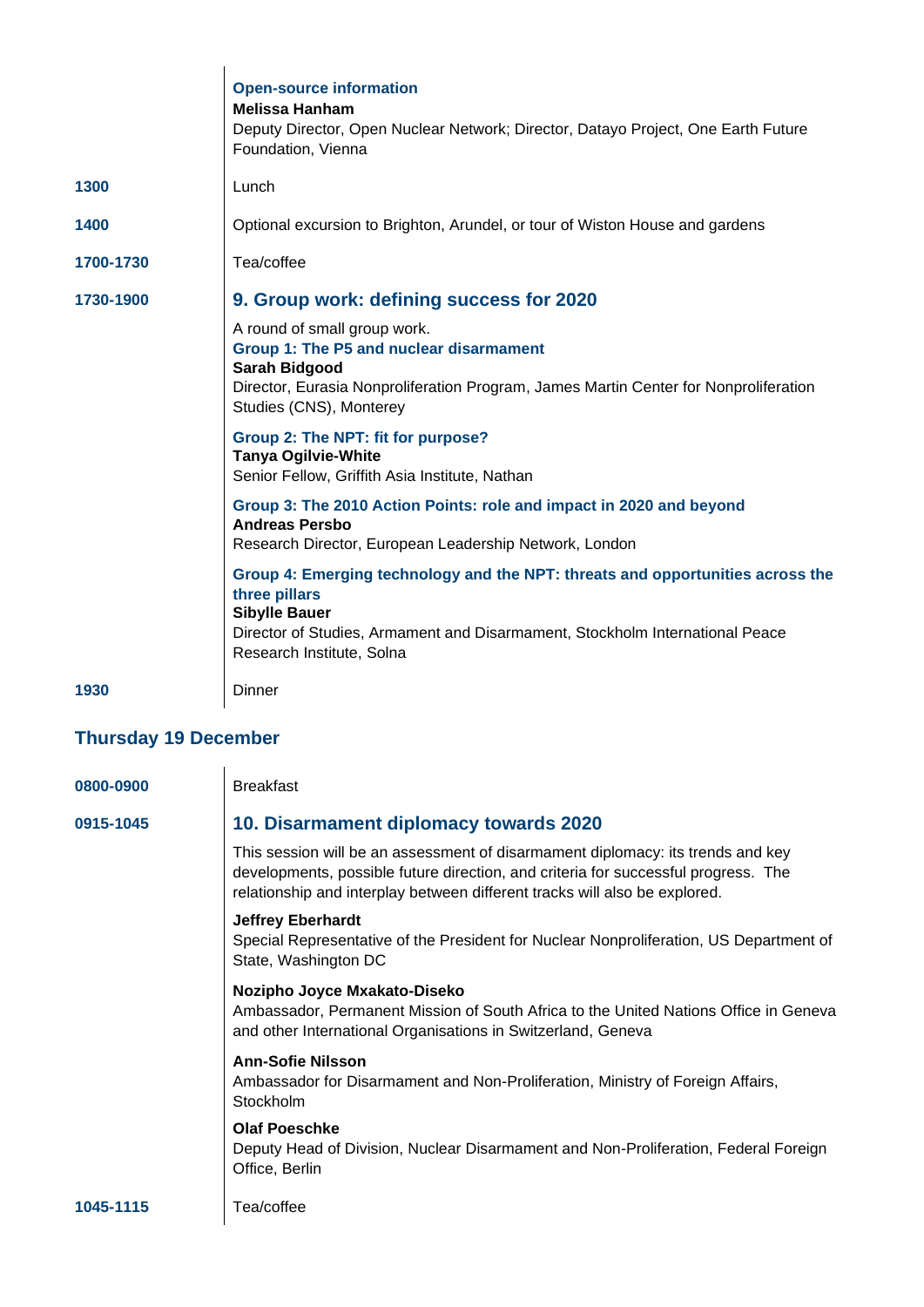| 1115-1245 | 11. Peaceful uses of nuclear energy                                                                                                                                                                                                                                                                                                                                                                                                                                                                                                                    |
|-----------|--------------------------------------------------------------------------------------------------------------------------------------------------------------------------------------------------------------------------------------------------------------------------------------------------------------------------------------------------------------------------------------------------------------------------------------------------------------------------------------------------------------------------------------------------------|
|           | This session will look at the current and future applications of nuclear science which the<br>NPT underpins. What work is being carried out by the IAEA, and how can/should the<br>Agency's role evolve, particularly in developing states? What is the future for peaceful<br>uses programmes in both donor and recipient states? What issues are holding back<br>further development, and how can access to peaceful uses be improved? How can the<br>2020 Review Conference advance access, and what might a successful outcome there<br>look like? |
|           | Najat Mohktar<br>Deputy Director General and Head of the Department of Nuclear Sciences and<br>Applications, International Atomic Energy Agency, Vienna                                                                                                                                                                                                                                                                                                                                                                                                |
|           | <b>Graham Webber</b><br>Deputy Director for Nuclear Resilience and Non-proliferation, Department for Business,<br>Energy and Industrial Strategy (BEIS), London                                                                                                                                                                                                                                                                                                                                                                                        |
|           | <b>Ingrid Kirsten</b><br>Senior Research Associate, Vienna Centre for Disarmament and Non-Proliferation<br>(VCDNP), Vienna                                                                                                                                                                                                                                                                                                                                                                                                                             |
| 1300-1430 | Lunch                                                                                                                                                                                                                                                                                                                                                                                                                                                                                                                                                  |
| 1500-1510 | <b>12. Evaluation survey</b>                                                                                                                                                                                                                                                                                                                                                                                                                                                                                                                           |
|           | Completion of online survey                                                                                                                                                                                                                                                                                                                                                                                                                                                                                                                            |
| 1510-1610 | 13. Towards the 2020 Review (I): Report back from working groups                                                                                                                                                                                                                                                                                                                                                                                                                                                                                       |
|           | This session will discuss the outcomes from the group work.                                                                                                                                                                                                                                                                                                                                                                                                                                                                                            |
|           |                                                                                                                                                                                                                                                                                                                                                                                                                                                                                                                                                        |
| 1610-1640 | Tea/coffee                                                                                                                                                                                                                                                                                                                                                                                                                                                                                                                                             |
| 1640-1800 | 14. Towards the 2020 Review (II): Roundtable                                                                                                                                                                                                                                                                                                                                                                                                                                                                                                           |
|           | The NPT Bureau on definitions of success in 2020.                                                                                                                                                                                                                                                                                                                                                                                                                                                                                                      |
|           | <b>Facilitator:</b><br><b>Heather Williams</b><br>Lecturer, King's College London, London                                                                                                                                                                                                                                                                                                                                                                                                                                                              |
|           | <b>Speakers:</b><br>Marjolijn van Deelen<br>Director, Ambassador to the Non-Proliferation Treaty, Ministry of Foreign Affairs, The<br>Hague                                                                                                                                                                                                                                                                                                                                                                                                            |
|           | Adam Bugajski<br>Director, Ministry of Foreign Affairs, Warsaw                                                                                                                                                                                                                                                                                                                                                                                                                                                                                         |
|           | <b>Syed Mohamad Hasrin Aidid</b><br>Permanent Representative of Malaysia to the United Nations, Ministry of Foreign Affairs,<br>New York                                                                                                                                                                                                                                                                                                                                                                                                               |
|           | <b>Luz Melon</b><br>Deputy Permanent Representative to IAEA, Embassy and Mission of Argentina in<br>Vienna, Vienna                                                                                                                                                                                                                                                                                                                                                                                                                                     |
| 1800-1900 | Interval for changing                                                                                                                                                                                                                                                                                                                                                                                                                                                                                                                                  |
| 1900      | Carol service in church (optional)                                                                                                                                                                                                                                                                                                                                                                                                                                                                                                                     |